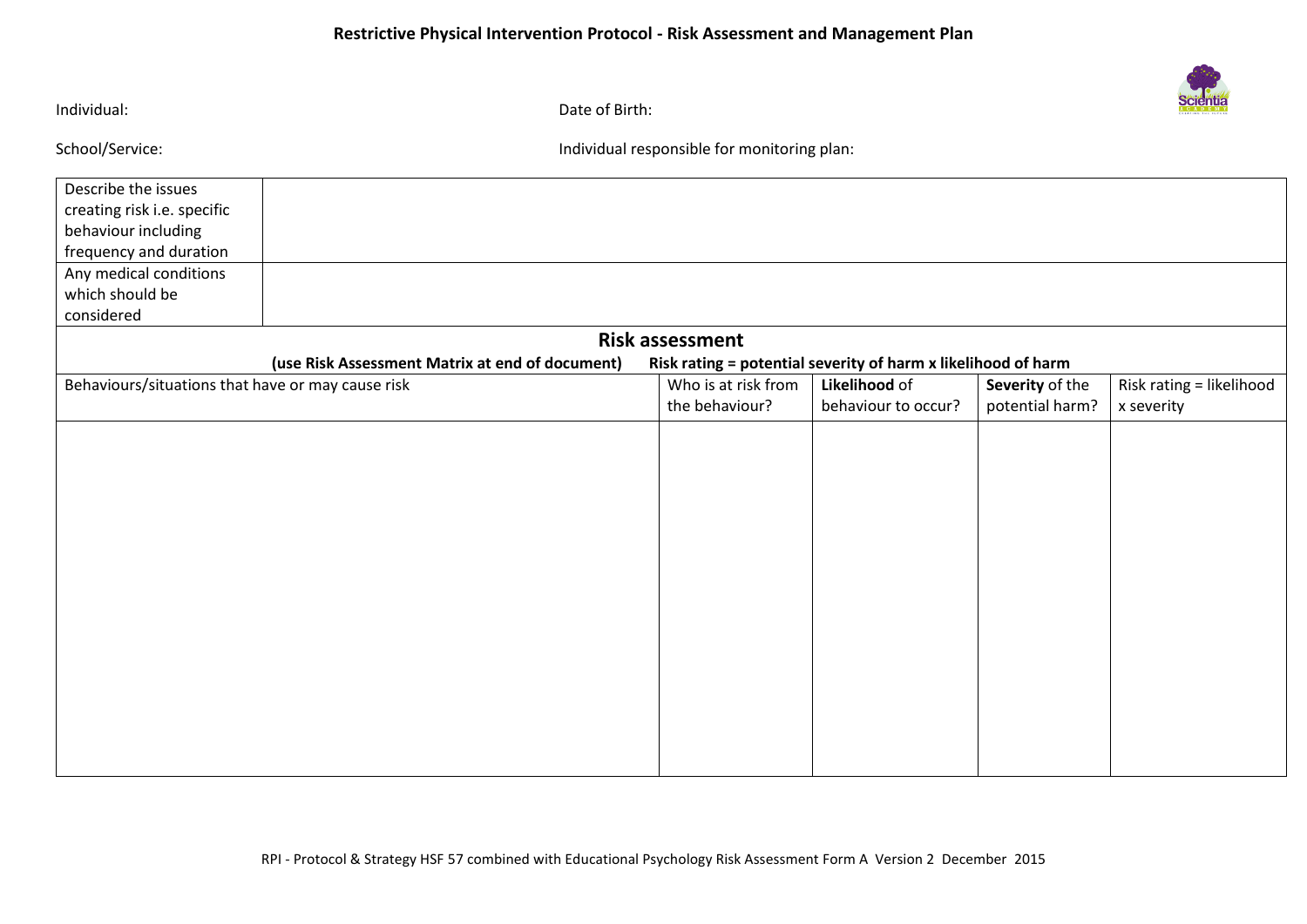| Risk reduction measures & strategy for support                                                                                                                                       |
|--------------------------------------------------------------------------------------------------------------------------------------------------------------------------------------|
| Proactive measures/interventions (Individual positive behaviour planning):                                                                                                           |
| Warning signs that challenging behaviour may occur: (Verbal and non-verbal)                                                                                                          |
| Actions which may aggravate the situation (triggers):                                                                                                                                |
| Actions to avoid escalation (active interventions):                                                                                                                                  |
| Reactive interventions / Restrictive physical intervention procedures if escalation continues and must be reduced.<br>(note risks associated with Restrictive Physical Intervention) |
| Details of consideration of benefits of not intervening and risk reduction measures considered and not considered<br>helpful.                                                        |

| Support required to move individual forward following reactive/restrictive physical intervention: |  |  |
|---------------------------------------------------------------------------------------------------|--|--|
|---------------------------------------------------------------------------------------------------|--|--|

Communication with parents/carers:

|--|--|--|--|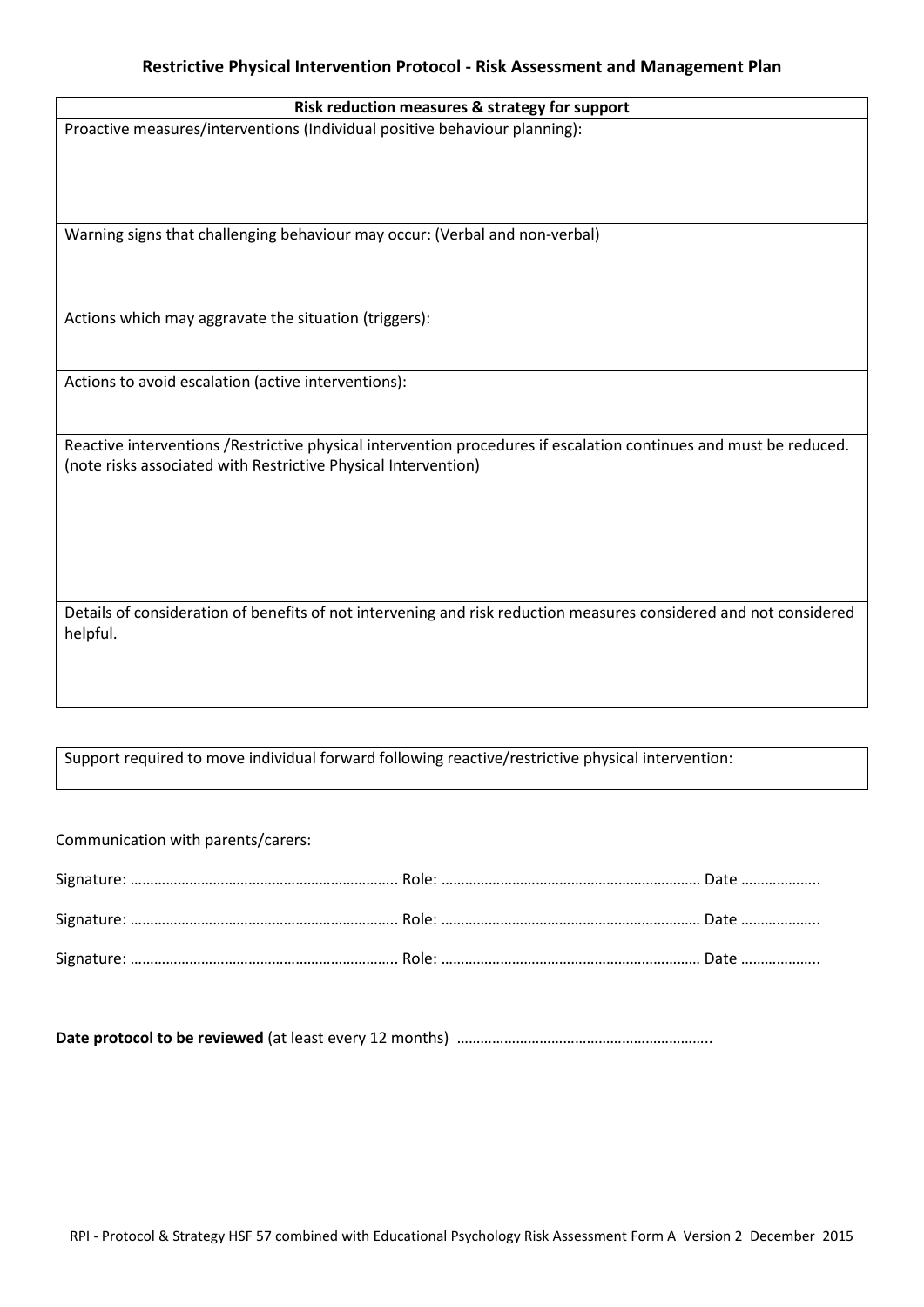## **Restrictive Physical Intervention Protocol - Risk Assessment and Management Plan**

## **Review**

| Are the proactive and active interventions reducing the |  |
|---------------------------------------------------------|--|
| frequency of challenging behaviour? Provide evidence.   |  |
| Frequency of use of reactive/physical interventions.    |  |
|                                                         |  |
| Has the frequency of Physical Interventions (reactive   |  |
| measures) reduced during the life of this plan?         |  |
| Evidence.                                               |  |
| Views of individual /parents/carers.                    |  |
|                                                         |  |

| <b>Behaviour</b> | Likelihood | <b>Severity</b> | <b>Risk Rating</b> |
|------------------|------------|-----------------|--------------------|
|                  |            |                 |                    |
|                  |            |                 |                    |
|                  |            |                 |                    |
|                  |            |                 |                    |
|                  |            |                 |                    |
|                  |            |                 |                    |
|                  |            |                 |                    |
|                  |            |                 |                    |
|                  |            |                 |                    |
|                  |            |                 |                    |
|                  |            |                 |                    |

| Agreed actions following review: (Consider completing new intervention protocol, adjusting positive behaviour<br>support plan/behaviour management plan) |
|----------------------------------------------------------------------------------------------------------------------------------------------------------|
|                                                                                                                                                          |
|                                                                                                                                                          |
|                                                                                                                                                          |
|                                                                                                                                                          |

**Risk Assessment Matrix Potential severity of harm** *(this may include injury or damage)*

|                                        |                        | <b>Minor Harm</b> | <b>Moderate Harm</b> | <b>Serious Harm</b> |
|----------------------------------------|------------------------|-------------------|----------------------|---------------------|
|                                        | <b>Highly unlikely</b> | Very Low          | Low                  | <b>Medium</b><br>3  |
| <b>Likelihood of harm</b><br>occurring | <b>Unlikely</b>        | Low               | <b>Medium</b><br>4   | <b>High</b><br>b    |
|                                        | <b>Likely</b>          | <b>Medium</b>     | <b>High</b><br>b     | <b>High</b><br>9    |

RPI - Protocol & Strategy HSF 57 combined with Educational Psychology Risk Assessment Form A Version 2 December 2015